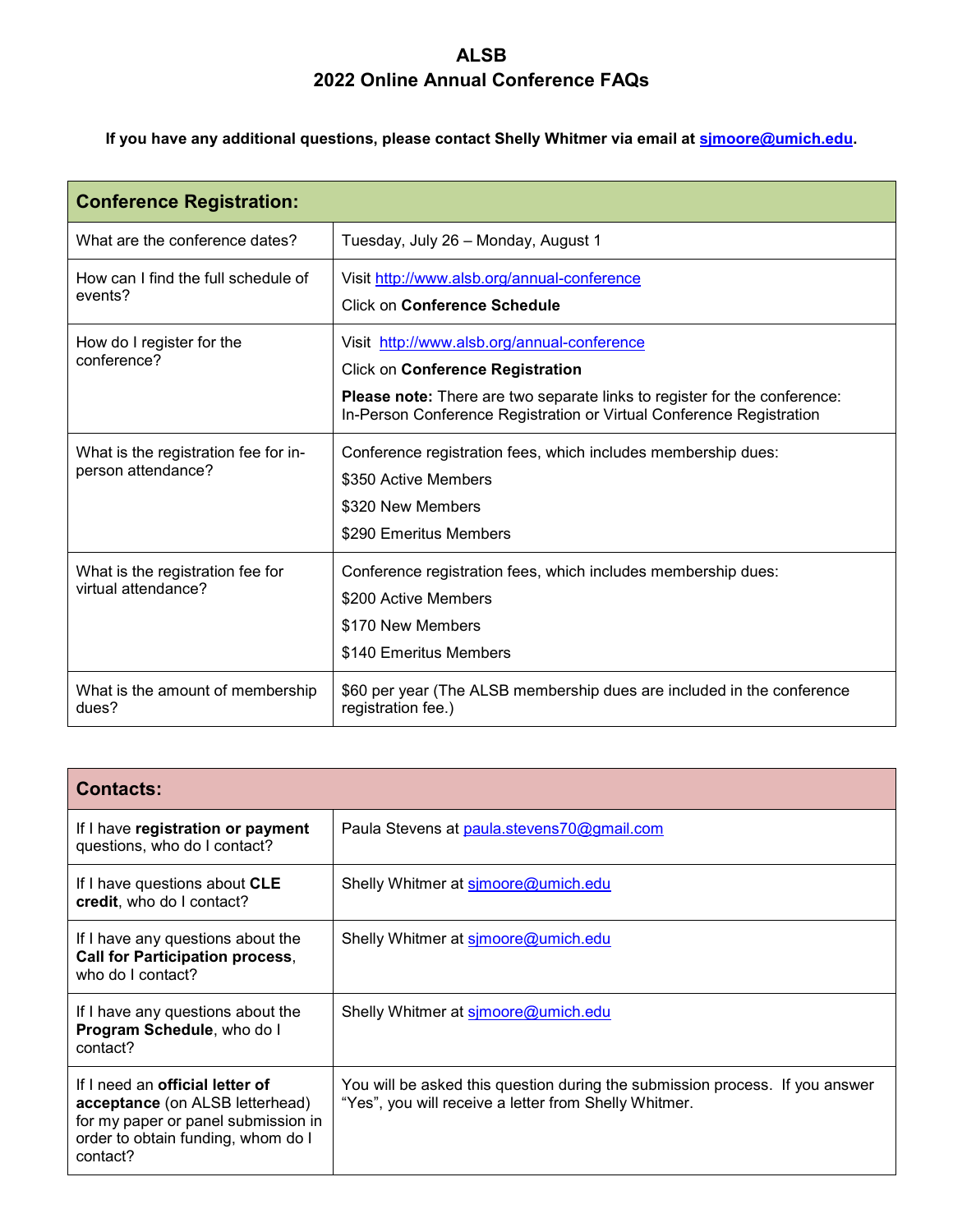| <b>Panels Submissions:</b>                                                                      |                                                                                                                                                                                                                                                                                                                                                                                                                                                                                                                                                                                                                                                                                                           |  |
|-------------------------------------------------------------------------------------------------|-----------------------------------------------------------------------------------------------------------------------------------------------------------------------------------------------------------------------------------------------------------------------------------------------------------------------------------------------------------------------------------------------------------------------------------------------------------------------------------------------------------------------------------------------------------------------------------------------------------------------------------------------------------------------------------------------------------|--|
| I would like to hold a panel session at the<br>conference. How do I submit my<br>request?       | All panel requests must be submitted to the 2022 submission website.<br>To be considered a panel, you are required to have 3-5 panelists.<br>Visit http://www.alsb.org/annual-conference<br>Click on In-Person Call for Participation<br>The first question on the submission form is to select your presentation<br>type. Please remember to select Panel.                                                                                                                                                                                                                                                                                                                                               |  |
| What is the deadline to submit my panel<br>request?                                             | 11:59 PM on May 1<br>NOTE: Only the Chair of the panel should complete the submission.<br>Please do not make multiple submissions for the same panel.<br>Please include the available dates of your panelists in the<br>submission process.                                                                                                                                                                                                                                                                                                                                                                                                                                                               |  |
| When will I find out if my panel has been<br>accepted?                                          | Panelists will be notified of acceptance in 1-2 weeks of the panel<br>submission deadline.                                                                                                                                                                                                                                                                                                                                                                                                                                                                                                                                                                                                                |  |
| What makes for a good panel proposal?                                                           | The best panels bring together diverse voices from among the Academy<br>membership to address an issue of importance to the discipline, to<br>support the professional development of our members, and/or to explore<br>an emerging scholarly issue related to research or teaching. Please<br>consider whether your panelists reflect the diversity of the Academy's<br>membership. Conference organizers will review favorably proposals for<br>panels that are broadly inclusive in terms of gender, race, ethnicity, type<br>of institution, and seniority of panelists. We reserve the right to suggest<br>additional panelists when proposals would be improved by a more<br>diverse mix of voices. |  |
| If my panel is accepted, when will it be<br>scheduled?                                          | We try to schedule one panel per breakout session. Please be sure to<br>include the dates all panelists are attending the conference with your<br>submission.<br>Shelly would like to have all panels scheduled by May 15.                                                                                                                                                                                                                                                                                                                                                                                                                                                                                |  |
| If I did not submit my panel request by the<br>May 1 deadline, can I still submit a<br>request? | Only if we have panel slots still available.                                                                                                                                                                                                                                                                                                                                                                                                                                                                                                                                                                                                                                                              |  |
| If I have questions about panels<br>submissions, who do I contact?                              | Shelly Whitmer at simoore@umich.edu                                                                                                                                                                                                                                                                                                                                                                                                                                                                                                                                                                                                                                                                       |  |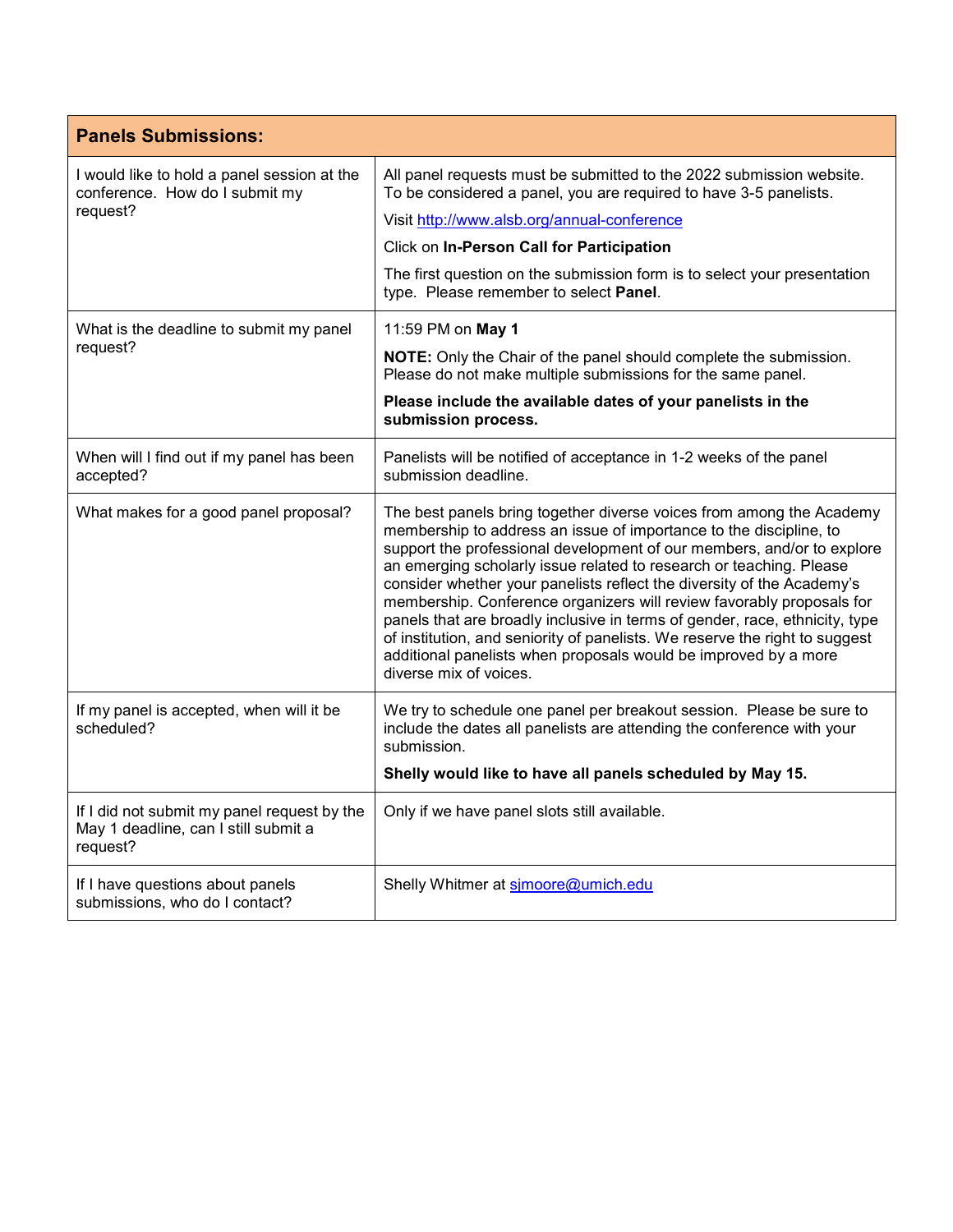| Call for Submissions Deadlines: Academic Session and Development Track (non-award)                                                          |                                                                                                                                                                                                                                          |  |  |
|---------------------------------------------------------------------------------------------------------------------------------------------|------------------------------------------------------------------------------------------------------------------------------------------------------------------------------------------------------------------------------------------|--|--|
| How do I submit my paper for presentation?                                                                                                  | Visit http://www.alsb.org/annual-conference                                                                                                                                                                                              |  |  |
|                                                                                                                                             | Please note: There are two separate links to submit for the<br>conference: In-Person Call for Participation or Zoom Track.                                                                                                               |  |  |
|                                                                                                                                             | If there are multiple authors on a paper, please do not submit<br>multiple requests. One submission only please.                                                                                                                         |  |  |
| What is the submission deadline if I want my<br>paper to be considered for an award?                                                        | See award deadlines on next page.                                                                                                                                                                                                        |  |  |
| What is the difference between an Academic<br>Session and a Development Track?                                                              | Fully completed papers will be scheduled under the Academic<br>Sessions.                                                                                                                                                                 |  |  |
|                                                                                                                                             | The Development Track is for works in progress, for which a<br>completed paper will not be ready by the deadline. Development<br>Track presentations should nonetheless be based on well-<br>developed and researched works in progress. |  |  |
| What is the deadline for submitting my<br>presentation title, abstract and paper for the<br>Academic Sessions as a non-award<br>submission? | 11:59 PM on June 1                                                                                                                                                                                                                       |  |  |
| Do I need to upload my completed paper if I am<br>presenting in an Academic Session as a non-<br>award submission?                          | Yes! If you want to present in an Academic Session, you must<br>upload your paper in <b>WORD</b> format to the Call for Participation<br>system.                                                                                         |  |  |
| What is the deadline for uploading my paper to                                                                                              | 11:59 PM on June 1                                                                                                                                                                                                                       |  |  |
| the submission site to make sure I am in an<br>Academic Session as a non-award submission?                                                  | NOTE: This is the deadline for submitting papers NOT being<br>considered for an award.                                                                                                                                                   |  |  |
| What happens if I do not upload my paper by the<br>deadline for an Academic Session as a non-award<br>submission?                           | You will automatically be placed in the Development Track.                                                                                                                                                                               |  |  |
| Can I get an extension for uploading my paper for<br>an Academic Session as a non-award<br>submission?                                      | No extensions will be given.                                                                                                                                                                                                             |  |  |
| What is the deadline for submitting my<br>presentation title and abstract for the<br><b>Development Track?</b>                              | 11:59 PM on June 1                                                                                                                                                                                                                       |  |  |
| Do I need to upload a paper if I'm presenting in<br>the Development Track?                                                                  | No, you do not need to upload a paper if you are presenting in<br>the Development Track.                                                                                                                                                 |  |  |
|                                                                                                                                             | If you have a handout to share with attendees, please send to<br>Shelly Whitmer (simoore@umich.edu) and she will post to the<br>ALSB website.                                                                                            |  |  |